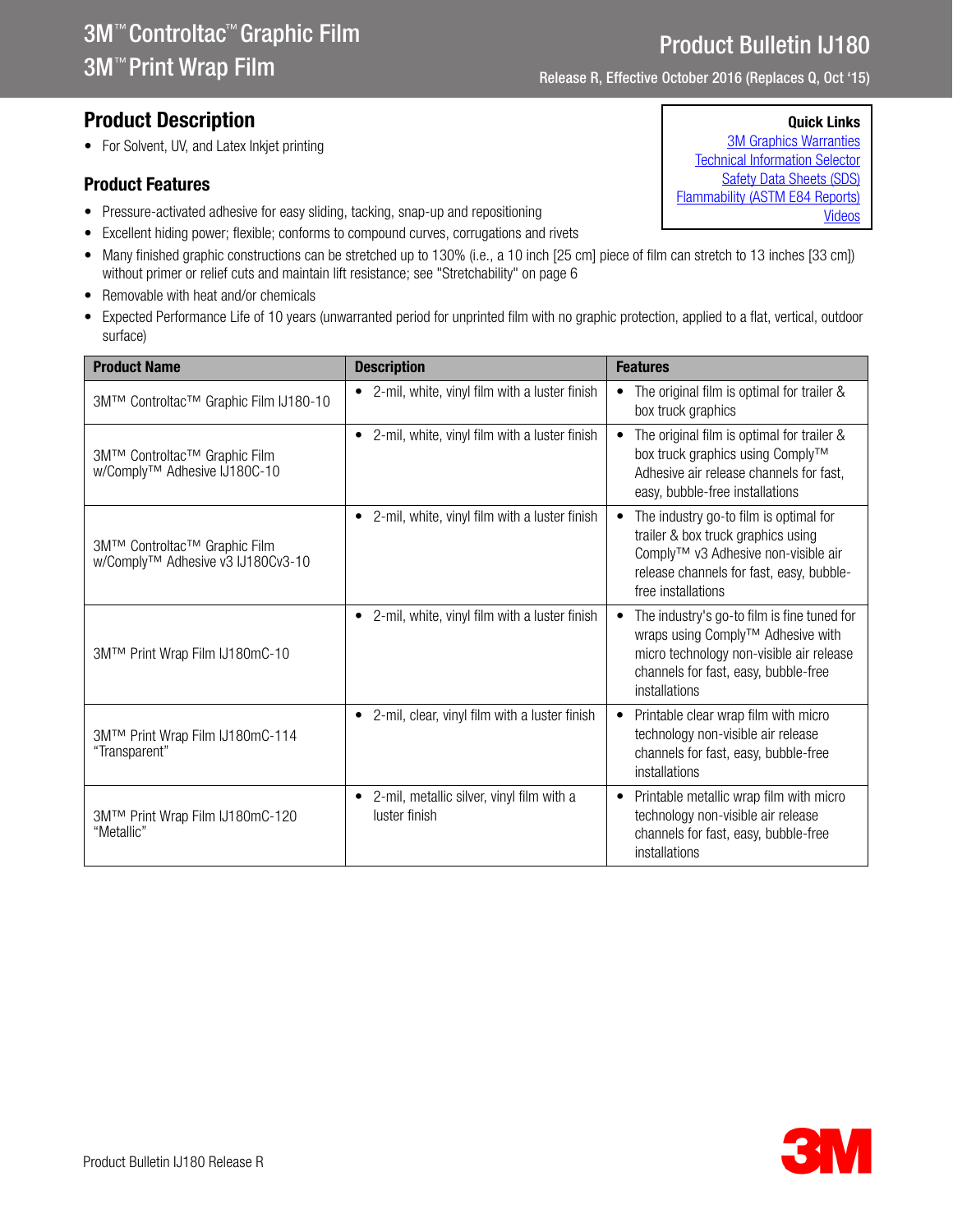### Recommended Types of Graphics and End Uses

- Wraps for vehicles, straight trucks, semi-trucks and semi-trailers; emblems or striping
- Horizontal vehicle wraps when protected with 3M overlaminates 8528, 8548G, 8549L, or 8900
- Walls, indoor and outdoor graphics and signs, including point-of-purchase and displays
- Watercraft graphics (above the static water line only)
- Bus graphics
- Small format original equipment manufacturer's (OEM) decorative and identification graphics, cautionary and safety labeling
- IJ180mC-114 can be used for 2 way emblems on windows (excluding buses or other vehicles).

When constructed and used as described in this Bulletin, these types of graphics and end uses may be warranted by the 3M™ MCS™ Warranty or the 3M Performance Guarantee. Please read the entire Bulletin for details.

## Recommended Compatible Products

See [3Mgraphics.com/warranties](http://solutions.3m.com/wps/portal/3M/en_US/Graphics/3Mgraphics/ToolsandSupport/Warranties/?WT.mc_id=www.3mgraphics.com/warranties) for a complete list of compatible products that are approved by 3M for use with the base film covered in this Bulletin and used for the creation of a graphic that may be eligible for the 3M™ MCS™ Warranty or 3M Performance Guarantee.

### OEM Inkjet Inks and Printers for the 3M Performance Guarantee

See the [3M Performance Guarantee Matrix](http://multimedia.3m.com/mws/media/443364O/pg-printer-ink-film-linked-warranty-matrix.pdf?fn=PG%20Warranty%20Matrix.pdf) for a complete list of compatible OEM Inkjet Inks and Printers that are approved by 3M for use with the base film covered in the Bulletin and used for the creation of a graphic that may be eligible for the 3M Performance Guarantee.

### <span id="page-1-0"></span>Graphic Protection

- [3M™ Scotchcal™ Gloss Overlaminate 8518](http://multimedia.3m.com/mws/media/1095387O/3m-scotchcal-overlaminate-product-bulletin.pdf)
- [3M™ Scotchcal™ Luster Overlaminate 8519](http://multimedia.3m.com/mws/media/1095387O/3m-scotchcal-overlaminate-product-bulletin.pdf)
- [3M™ Scotchcal™ Matte Overlaminate 8520](http://multimedia.3m.com/mws/media/1095387O/3m-scotchcal-overlaminate-product-bulletin.pdf)
- [3M™ Scotchcal™ Gloss Overlaminate 8528](http://multimedia.3m.com/mws/media/558531O/product-bulletin-gp-1.pdf) *with horizontal vehicle warranty*
- 3M<sup>™</sup> Envision™ Gloss Wrap Overlaminate 8548G with horizontal vehicle warranty
- 3M<sup>™</sup> Envision™ Luster Wrap Overlaminate 8549L with horizontal vehicle warranty
- [3M™ Scotchcal™ Ultra Matte Overlaminate 8915](http://multimedia.3m.com/mws/media/1095387O/3m-scotchcal-overlaminate-product-bulletin.pdf)
- [3M™ Screen Print Gloss Clear 1920DR](http://multimedia.3m.com/mws/media/12348O/1900-solvent-screen-print-ink-line-and-four-color-clears.pdf)
- [3M™ Screen Print UV Gloss Clear 9740i](http://multimedia.3m.com/mws/media/819249O/uv-clear-coats.pdf)
- 3M™ Piezo Inkiet Protective Clear 8530
- **[3M™ Wrap Overlaminate Series 8900](http://multimedia.3m.com/mws/media/1114584O/3m-wrap-overlaminate-series-8900.pdf)**

### Application Tapes

See [3M Instruction Bulletin AT-1](http://multimedia.3m.com/mws/media/1032943O/instruction-bulletin-at-1-application-tables.pdf) to determine what application tape is recommend for your film or finished graphic.

### Other Products

- [3M™ Edge Sealer 3950](http://multimedia.3m.com/mws/media/114158O/edge-sealer-3950-4150s-and-edge-sealer-tape-8914.pdf)
- **[3M™ Edge Sealer Tape 8914](http://multimedia.3m.com/mws/media/114158O/edge-sealer-3950-4150s-and-edge-sealer-tape-8914.pdf)**
- **[3M™ Vehicle Channel Applicator Tool VCAT-2](http://multimedia.3m.com/mws/media/471744O/vehicle-channel-applicator-tools-vcat-2-roller-l-roller-s.pdf)**
- [3M™ Roller S \(small hard roller\)](http://multimedia.3m.com/mws/media/471744O/vehicle-channel-applicator-tools-vcat-2-roller-l-roller-s.pdf)
- [3M™ Roller L \(large hard roller\)](http://multimedia.3m.com/mws/media/471744O/vehicle-channel-applicator-tools-vcat-2-roller-l-roller-s.pdf)
- **[3M™ Scotchgard™ Paint Protection Film SGH6](http://multimedia.3m.com/mws/media/864001O/3mtm-paint-protection-film-on-3m-vehicle-wraps.pdf)**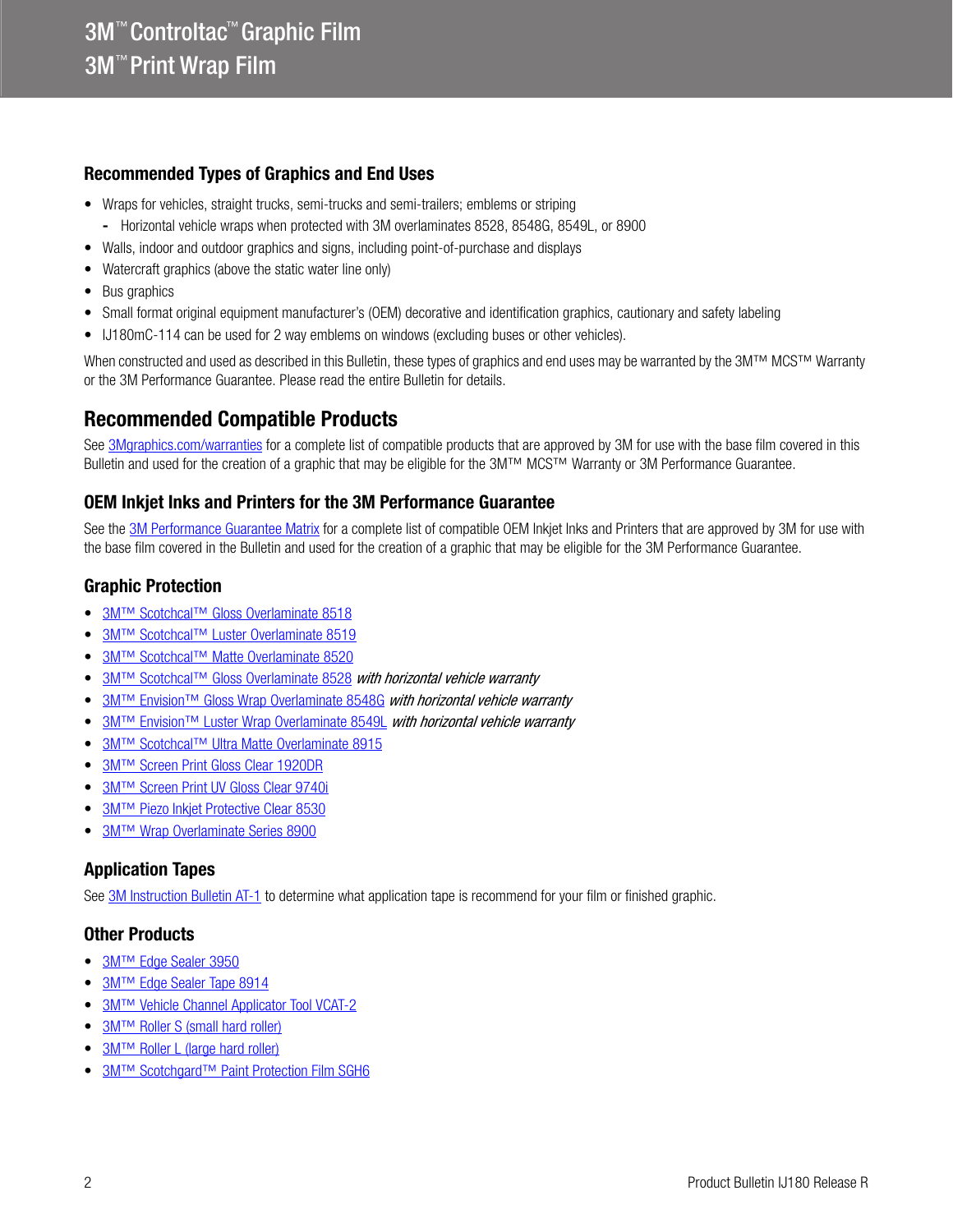### Certificate of 3M™ MCS™ Warranty

Graphic manufacturers who produce digitally printed graphics made with all 3M Graphics Products, including 3M Ink purchased through a qualified 3M Distributor or 3M Printing Partner, may register to be recognized with a Certificate of 3M™ MCS™ Warranty. Only graphic manufacturers having a current Certificate of 3M™ MCS™ Warranty are eligible to extend this warranty to their customers.

NOTE: For non-digitally printed Finished Graphics, check your eligibility for the 3M™ MCS™ Warranty by viewing the Warranty Period found within the Product Bulletin or using the warranty selector at<www.3mgraphics.com/warranties>.

## **Characteristics**

These are typical values for unprocessed product. Processing may change the values.

### <span id="page-2-0"></span>Physical Characteristics

| <b>Characteristic</b>                                     | <b>Value</b>                                                                                                                                                                                                                                                                                                                                                             |
|-----------------------------------------------------------|--------------------------------------------------------------------------------------------------------------------------------------------------------------------------------------------------------------------------------------------------------------------------------------------------------------------------------------------------------------------------|
| <b>Material</b>                                           | Cast vinvl                                                                                                                                                                                                                                                                                                                                                               |
| <b>Film Color</b>                                         | Film IJ180, IJ180C, IJ180Cv3, IJ180mC-10: White, opaque<br>IJ180mC-120: Silver<br>Films IJ180mC-114: Clear                                                                                                                                                                                                                                                               |
| <b>Thickness</b>                                          | <b>Without adhesive: 2 mil (0.05 mm)</b><br><b>With adhesive:</b> $3-4$ mil $(0.08-0.10$ mm)                                                                                                                                                                                                                                                                             |
| <b>Adhesive</b>                                           | Film IJ180: Pressure-activated (slide, tack, snap-up, reposition)<br>Films IJ180C, IJ180Cv3; IJ180mC (all versions): Pressure-activated (slide, tack, snap-up, reposition) with air<br>release channels                                                                                                                                                                  |
| <b>Adhesive Color</b>                                     | Film IJ180, IJ180C, IJ180Cv3, IJ180mC-10: Grev<br><b>IJ180mC-120: Silver</b><br>Films IJ180mC-114: Clear                                                                                                                                                                                                                                                                 |
| <b>Liner</b>                                              | Polyethylene-coated paper                                                                                                                                                                                                                                                                                                                                                |
| <b>Adhesion, Typical</b><br>24 hours after<br>application | <b>ABS</b> 4-5 pounds/inch (0.72-0.89 kg/cm)<br>Acrylic enamel 3-4 pounds/inch (0.54-0.72 kg/cm)<br><b>Aluminum, anodized</b> $7-8$ pounds/inch $(1.26-1.43 \text{ kg/cm})$<br>Aluminum, etched 5–6 pounds/inch (0.89–1.08 kg/cm)<br><b>Chrome</b> $4-5$ pounds/inch $(0.72-0.89 \text{ kg/cm})$<br><b>Fruehauf pre-painted panels</b> 3–5 pounds/inch (0.54–0.89 kg/cm) |
| <b>Tensile Strength</b>                                   | 5 pounds/inch at 73 $\degree$ F (0.9kg/cm at 23 $\degree$ C)                                                                                                                                                                                                                                                                                                             |
| <b>Chemical</b><br><b>Resistance</b>                      | Resists mild alkalis, mild acids, and salt<br>٠<br>Excellent resistance to water (does not include immersion)<br>٠<br>Resists occasional fuel spills<br>٠                                                                                                                                                                                                                |
| <b>Flammability</b>                                       | ASTM E84 reports: L1180, L1180C, and L1180Cv3 or go to the On-line Product Catalog at 3Mgraphics.com<br>All other test reports: call 1-800-328-3908                                                                                                                                                                                                                      |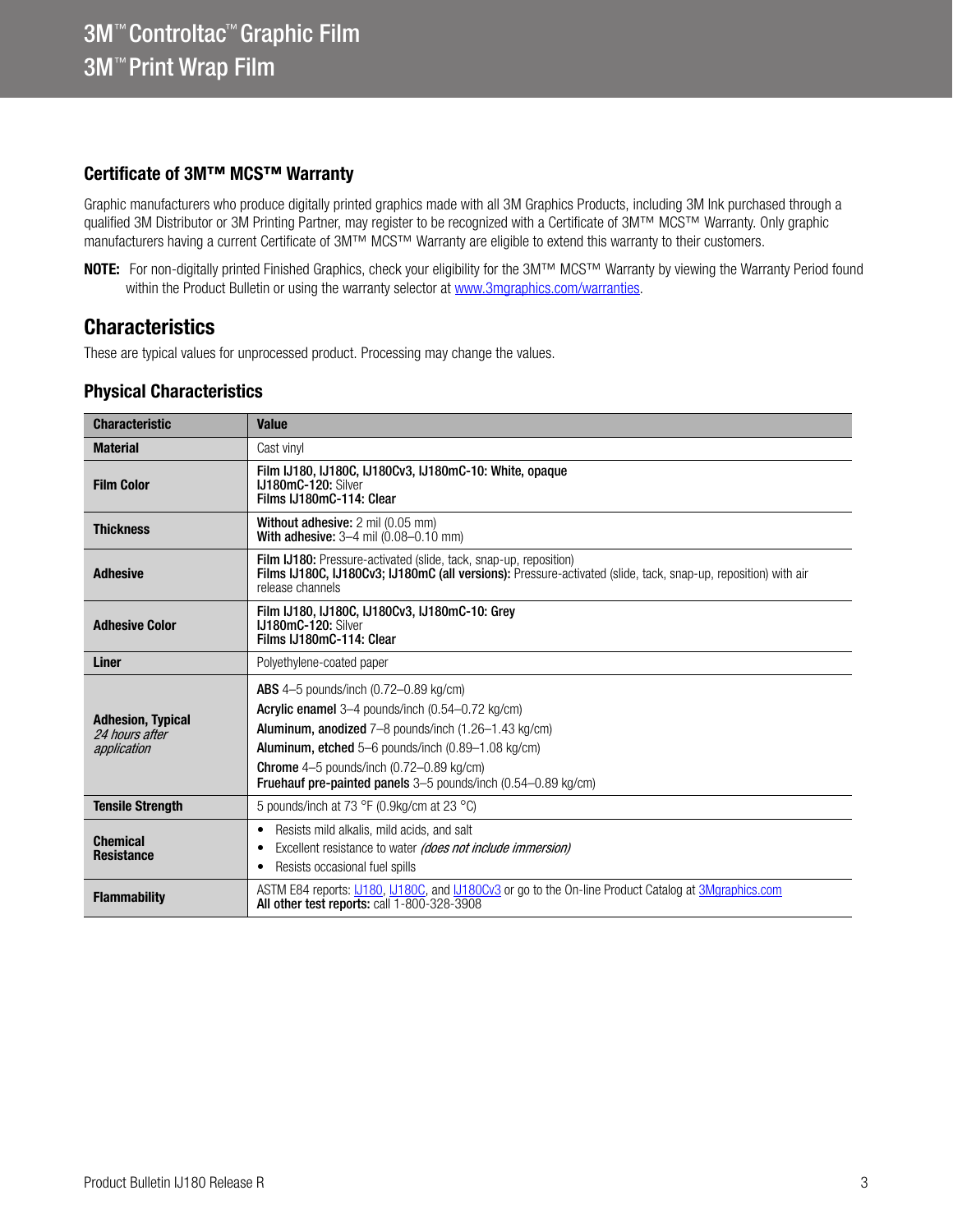### Application Characteristics

| <b>Characteristic</b>                                        | <b>Value</b>                                                                                                                                                                                                                                                                                                                                                                                                                                                                                                                                    |  |
|--------------------------------------------------------------|-------------------------------------------------------------------------------------------------------------------------------------------------------------------------------------------------------------------------------------------------------------------------------------------------------------------------------------------------------------------------------------------------------------------------------------------------------------------------------------------------------------------------------------------------|--|
| <b>Finished Graphic Application</b><br><b>Recommendation</b> | Surface type: flat, with and without rivets, simple curves, compound curves, and corrugations<br><b>Substrate type:</b> ABS resins, aluminum, chrome, glass, fiberglass reinforced plastics, paint (check<br>adhesion to powder-coated or water-based paints), fiberglass with gel coat<br><b>Application method: Dry</b><br>Application temperature: air and substrate<br>Flat without rivets: $40-100$ °F (4-38 °C)<br>Curves or corrugations with rivets: $50-100$ °F (10-38 °C)<br>Compound curves and/or watercraft: $60-90$ °F (16-32 °C) |  |
| <b>Applied Shrinkage</b>                                     | $0.015$ inches $(0.4$ mm)                                                                                                                                                                                                                                                                                                                                                                                                                                                                                                                       |  |
| <b>Temperature Range After</b><br><b>Application</b>         | -65 to +225 °F (-60 to +107 °C) (not for extended periods of time at the extremes)                                                                                                                                                                                                                                                                                                                                                                                                                                                              |  |
| <b>Graphic Removal</b>                                       | Removable with heat and/or chemicals from most substrates within the Warranty Period at 50 °F<br>$(10 °C)$ minimum (air and substrate)                                                                                                                                                                                                                                                                                                                                                                                                          |  |

## Warranty Information

### Warranty Coverage Overview

The warranty coverage for eligible graphics is based on the user both reading and following all applicable and current 3M Graphics Product and Instruction Bulletins. The warranty period for eligible graphics is as stated in the 3M Graphics Warranties Matrices at the time that the film was purchased. Information found at **3MGraphics.com/warranties** includes:

- [3M Graphics Warranties Bulletin](http://multimedia.3m.com/mws/media/1034875O/3mtm-graphics-warranty-bulletin.pdf?fn=Warranty_Bulletin.pdf)
	- This bulletin contains information on limitations and exceptions, and warranty period reductions for 3M Graphics Warranties. The warranty period may be reduced and stipulations may apply for certain constructions, applications, and graphic exposures as covered in this Bulletin.
- [3M Graphics Warranties Selector](http://solutions.3m.com/wps/portal/3M/en_US/Graphics/3Mgraphics/ToolsAndSupport/Warranties/?PC_Z7_RJH9U5230GE3E02LECFTDQ02P3000000_assetType=MMM_Article&PC_Z7_RJH9U5230GE3E02LECFTDQ02P3000000_assetId=1114269959113&PC_Z7_RJH9U5230GE3E02LECFTDQ02P3000000_univid=1114269959113#Z7_RJH9U5230GE3E02LECFTDQ02P3)
	- Use this selector to search for your vertical warranty period by product type, ink type, film name, and/or ink/printer platform.
- [U.S. Desert Southwest Region Map](http://multimedia.3m.com/mws/media/307873O/desert-southwest-region-defined.pdf?fn=Map_DSW.pdf)
	- Use this map of hot, arid desert areas to determine if you are subject to reduced warranted durabilities.

The warranties set forth in this Bulletin are made in lieu of all other express or implied warranties, including any implied warranty of merchantability, fitness for a particular purpose, or arising out of a course of dealing, custom, or usage of trade.

#### 3M Basic Product Warranty

3M Graphics Products are warranted to be free of defects in materials and manufacture at the time of shipment and to meet the specifications stated in its applicable 3M Graphics Product Bulletin and as further set forth in the [3M Graphics Warranties Bulletin.](http://multimedia.3m.com/mws/media/1034875O/3mtm-graphics-warranty-bulletin.pdf?fn=Warranty%20Bulletin.pdf)

#### Limited Remedy

The limited remedy applicable to each warranty is addressed in the 3M Graphics Warranties Bulletin found at [3MGraphics.com/warranties.](www.3mgraphics.com/warranties)

### Limitation of Liability

Except where prohibited by law, 3M SHALL NOT UNDER ANY CIRCUMSTANCES BE LIABLE TO PURCHASER OR USER FOR ANY DIRECT (EXCEPT FOR THE LIMITED REMEDY PROVIDED IN THE 3M GRAPHICS WARRANTIES BULLETIN), INDIRECT, SPECIAL, INCIDENTAL, OR CONSEQUENTIAL DAMAGES (INCLUDING, BUT NOT LIMITED TO, LABOR, NON-3M MATERIAL CHARGES, LOSS OF PROFITS, REVENUE, BUSINESS, OPPORTUNITY, OR GOODWILL) RESULTING FROM OR IN ANY WAY RELATED TO 3M'S GRAPHICS PRODUCTS, SERVICES, or THIS BULLETIN. This limitation of liability applies regardless of the legal or equitable theory under which such losses or damages are sought.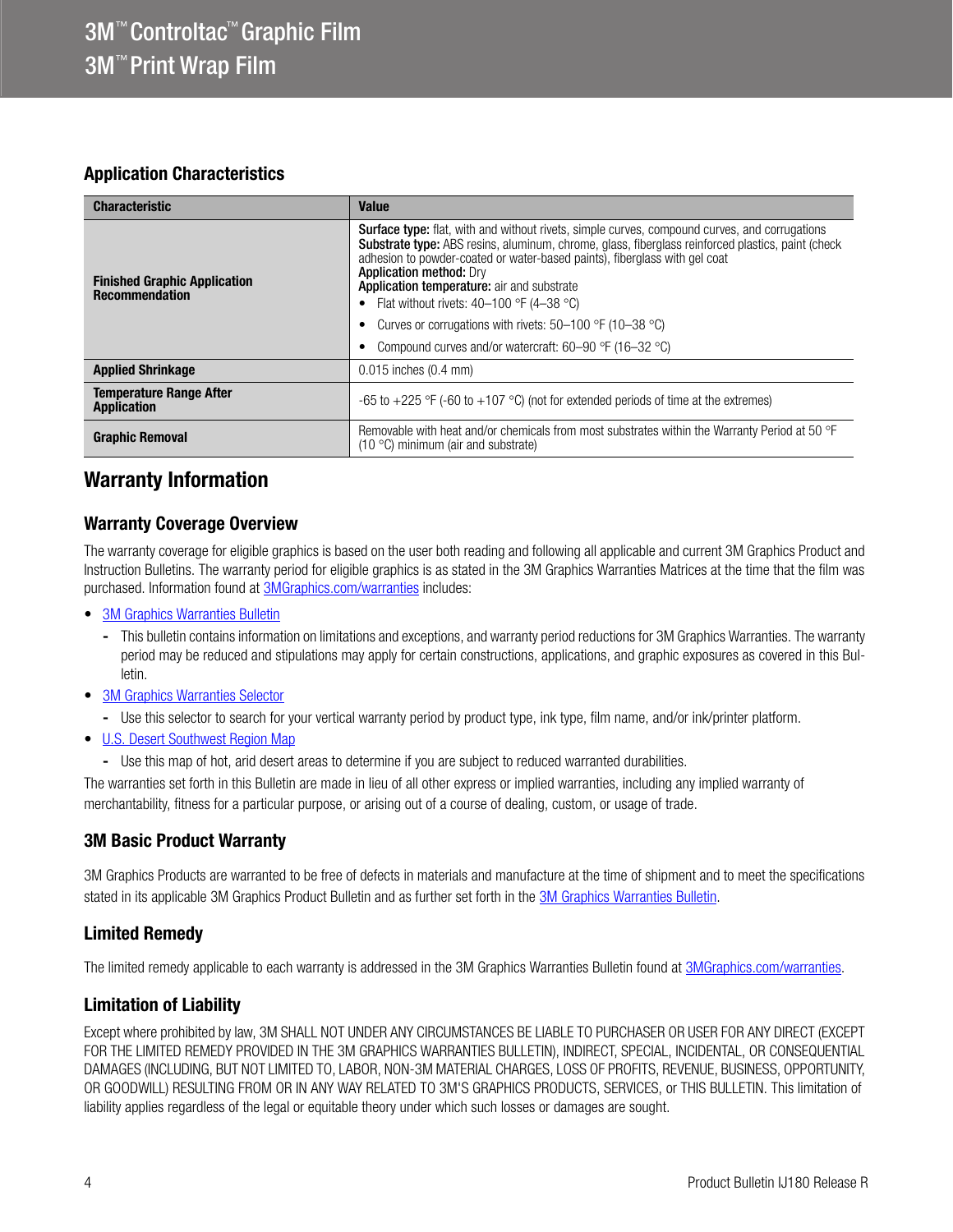### Warranty Period Matrices

See the 3M Graphics Warranties Matrices at [3MGraphics.com/warranties,](http://solutions.3m.com/wps/portal/3M/en_US/Graphics/3Mgraphics/ToolsandSupport/Warranties/?WT.mc_id=www.3mgraphics.com/warranties) for vertical warranty period information specific to your film.

## Additional Limitations

See the 3M Graphics Warranties Bulletin at [3MGraphics.com/warranties,](http://solutions.3m.com/wps/portal/3M/en_US/Graphics/3Mgraphics/ToolsandSupport/Warranties/?WT.mc_id=www.3mgraphics.com/warranties) for terms, additional limitations of your warranty, if any, information on reduced warranties for different exposures, and limitations of liability.

# Factors that Affect Graphic Performance Life

The actual performance life of a graphic is affected by:

- the combinations of graphics materials used.
- complete ink drying or curing.
- selection, condition and preparation of the substrate.
- surface texture.
- application methods.
- angle and direction of sun exposure.
- environmental conditions.
- cleaning or maintenance methods.

# Graphics Manufacturing

 $\bigwedge$  CAUTION

Before using any equipment, always read the manufacturer's instructions for safe operation.

### Inkjet Printing

Always read and follow the ink manufacturer's written instructions on usage.

#### Total Ink Coverage

The maximum recommended total ink coverage for this film is:

- 270% when printed with all approved 3M solvent inkjet inks.
- 280% when printed with all approved 3M UV inkjet inks.
- 280% when printed with all approved 3M latex inkjet inks.
- 250% when printed on the Mimaki JV5 Series printer with HS ink series ([3M Performance Guarantee\)](www.3mgraphics.com/warranties).

Do not exceed the recommended total ink coverage for the ink series used on this product. Having too high a total physical ink amount on the product results in media characteristic changes, incomplete drying, overlaminate lifting, and/or poor graphic performance. For additional details about total ink coverage, refer to the 3M Product and Instruction Bulletin for 3M inks or the [3M Performance Guarantee Matrix](www.3mgraphics.com/warranties) for OEM inks.

Completely Dry Graphics

#### (i) IMPORTANT NOTE

Incomplete drying or curing can result in graphic failure including curling, increased shrinkage and adhesion failure, which are not covered under any 3M Graphic Warranty.

See the ink's 3M Product and Instruction Bulletin for more details.

### **Cutting**

See [3M Instruction Bulletin 4.1](http://multimedia.3m.com/mws/media/12586O/4-1-scoring-and-cutting.pdf) for Sheeting, Scoring and Film Cutting details.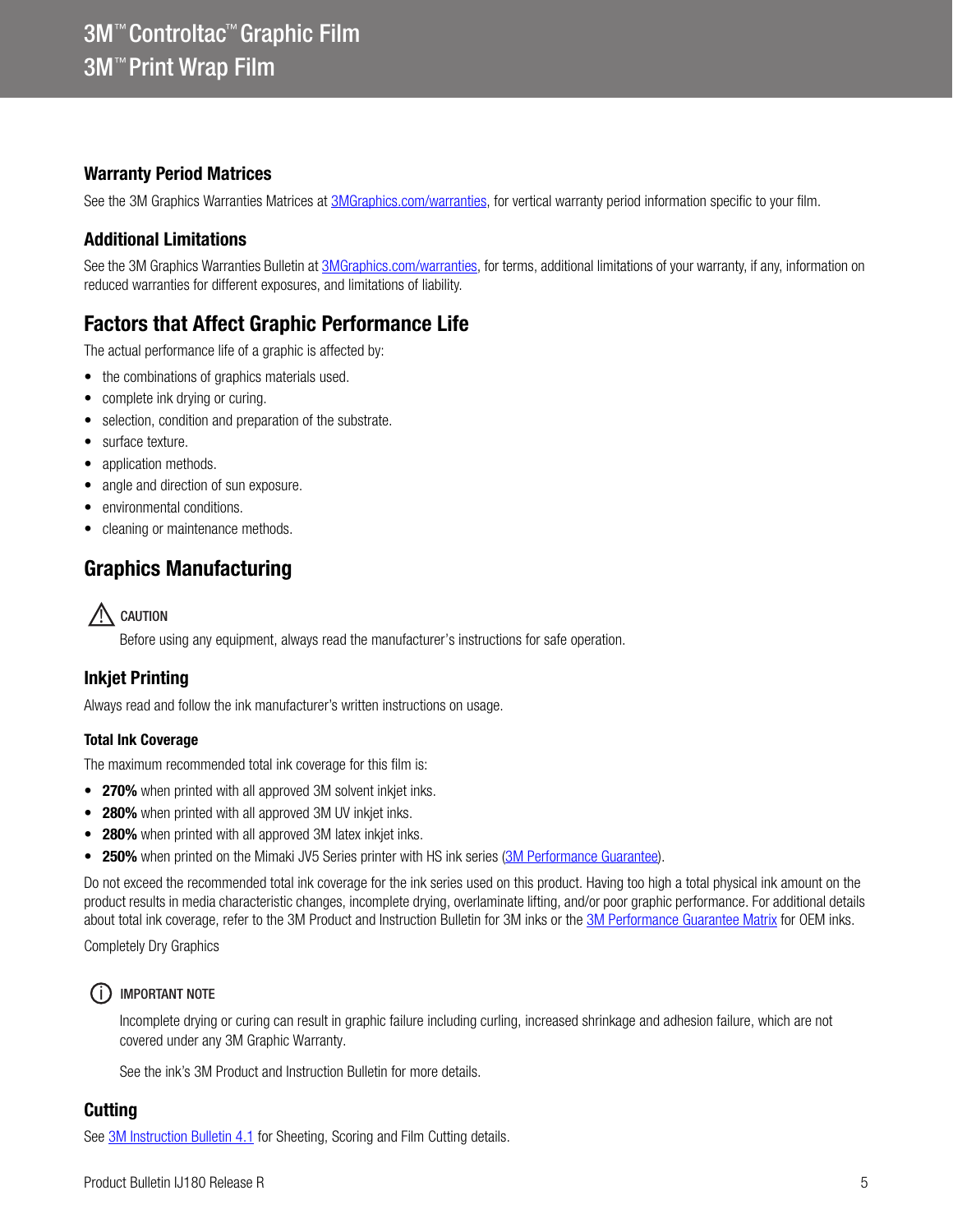#### Graphic Protection

Graphic protection may improve the appearance, performance and durability of the graphic. Click on the graphic protection options listed in Product Bulletin or see the [3M Graphics Market Product Catalog,](http://multimedia.3m.com/mws/media/443279O/inkjet-catalog-lowres.pdf) for more information.

#### (i) IMPORTANT NOTE

During installation, scratches may occur on films without graphic protection.

### Application Tapes

There are two types of application tapes. See [3M Instruction Bulletin AT-1](http://multimedia.3m.com/mws/media/1032943O/instruction-bulletin-at-1-application-tables.pdf) to determine what application tape is recommended for your film or finished graphic.

#### Premasking Tape

Increases stiffness during application while preventing stretching and damage. Use when little or no liner is exposed. See 3M Instruction Bulletin [4.3](http://multimedia.3m.com/mws/media/12587O/4-3-application-tapes-premasking-and-prespacing.pdf) for complete details.

#### Prespacing Tape

Holds cut and weeded letters or graphics in place during application and after removing the film liner, while preventing stretching and damage. Use when large amounts of liner are exposed. See [3M Instruction Bulletin 4.3](http://multimedia.3m.com/mws/media/12587O/4-3-application-tapes-premasking-and-prespacing.pdf) for complete details.

## Application and Installation

In addition to other 3M Bulletins specified in this document, the following Bulletins provide details that you may need to successfully apply a graphic.

- [3M Instruction Bulletin 5.36](http://multimedia.3m.com/mws/media/100373O/5-36-application-techniques-for-automobiles-vans-and-buses.pdf). Application Techniques for Automobiles, Vans and Buses. Complete the 3M Pre-Installation Inspection Record found in this Instruction Bulletin prior to manufacturing or applying a graphic to an automobile, van, or bus.
- [3M Instruction Bulletin 5.37](http://multimedia.3m.com/mws/media/241610O/5-37-application-guide-to-smooth-and-textured-walls.pdf) A Guide to Understanding and Applying Graphics to Common Smooth and Textured Wall Surfaces
- [3M Instruction Bulletin 5.4.](http://multimedia.3m.com/mws/media/12597O/5-4-application-of-film-to-vehicles-special-applications.pdf) Application, Fleet Trucks.
- [3M Instruction Bulletin 5.42](http://multimedia.3m.com/mws/media/503711O/application-special-considerations-for-watercraft.pdf). Application, Special Considerations for Watercraft. Complete the 3M Pre-Installation Inspection Record found in this Instruction Bulletin prior to manufacturing or applying a graphic to a watercraft.
- [3M Instruction Bulletin 5.5](http://multimedia.3m.com/mws/media/9620O/5-5-application-dry-method.pdf) Application, General Procedures for Interior and Exterior Dry Application
- 3M Product and Instruction Bulletin V-Tools</u>. 3M™ Vehicle Channel Applicator Tools.

#### (i) IMPORTANT NOTE

UV inkjet inks may crack if too much heat is used during graphic application to complex curves and deep contours as well as around rivets. When using heat during application, make sure the film surface temperature does not exceed 212° F (100° C). For best results, always do a test application of a printed graphic to determine how much heat can be used without damaging the image.

#### (i) IMPORTANT NOTE

3M recommends using additional heat in the post-application process for vehicle graphics. During this process, 3M only recommends using a heat gun to make sure the film surface temperature reaches a minimum of 200 $\degree$  F (93 $\degree$  C) and does not exceed 225 $\degree$  F (107 $\degree$  C).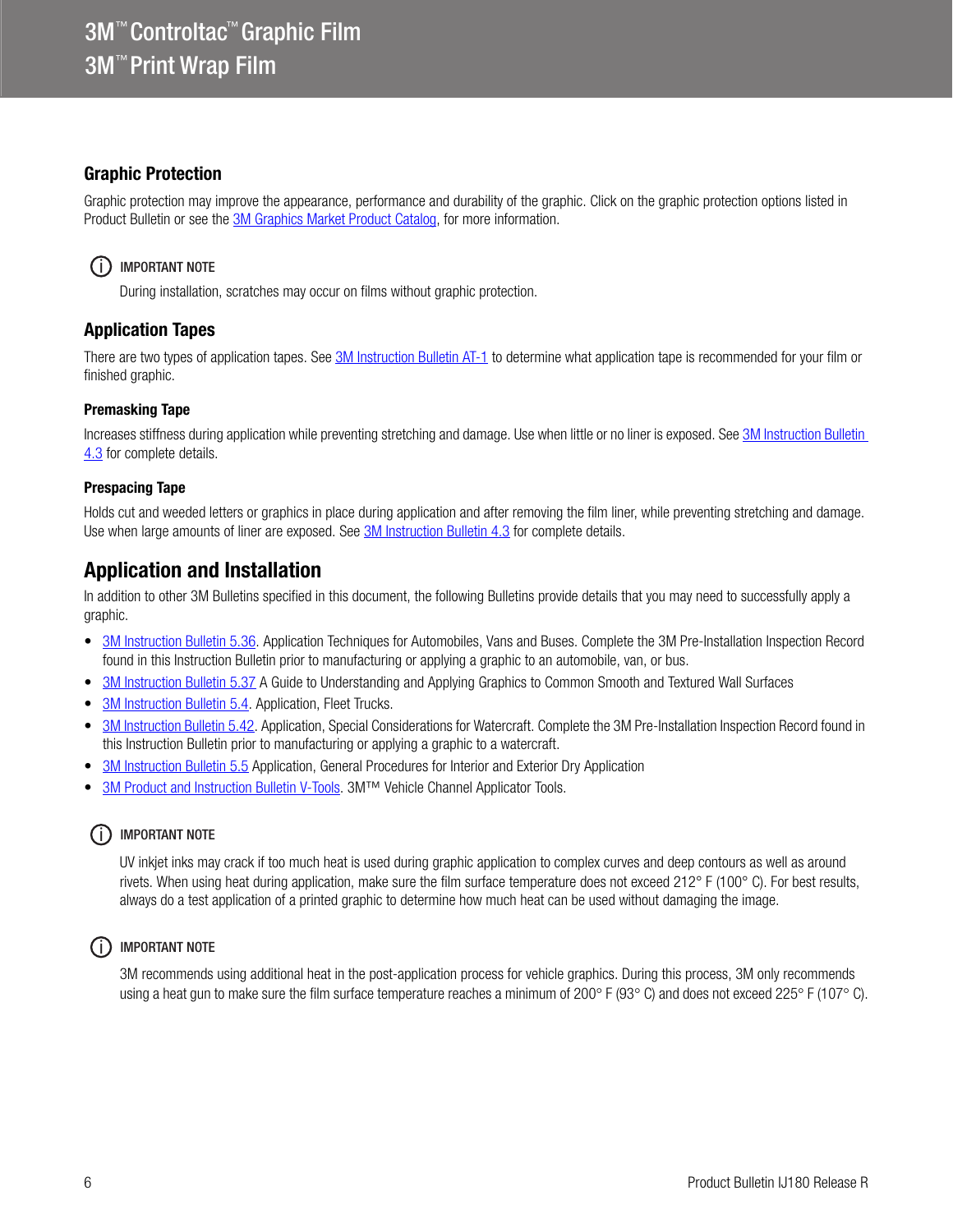#### Pressure-activated Adhesive

The pressure activated adhesive on this film offers:

- smooth sliding into position on a substrate;
- fast finger tacking to check position; and
- easy snap-up and repositioning when you need it.

The snap-up and reposition feature is lost:

- when firm pressure with a squeegee or other application tool is applied.
- at application temperatures above 100° F (38° C) even if only light finger pressure was used for tacking.
- if any part of the film is removed from the original liner and reapplied to the same or another liner.
- solvent from inkjet ink has not completely dried or cured, which affects both slideability and snap-up.

#### Working with Air Release Channels

Air release channels are a characteristic of films with Comply™ adhesive that allow trapped air to exit through the edges of the graphic.

- The channels will be damaged and effective air removal affected if you remove and attempt to change liners or reapply the same liner.
- For the best results, always work from the center out to the edges of the graphic to allow trapped air to exit through the air release channels. If the channels are closed off by firm pressure and air is trapped, use an air release tool to aid in removing air bubbles. See 3M Instruction [Bulletin 5.4](http://multimedia.3m.com/mws/media/12597O/5-4-application-of-film-to-vehicles-special-applications.pdf) for details.

#### Video

Click [here](http://multimedia.3m.com/mws/media/885563O/3ms-complytm-adhesive-for-bubble-free-installations-video.mp4) to see how 3M's Comply<sup>™</sup> adhesive technology works.

#### **Stretchability**

Many finished graphic constructions can be stretched without primer or relief cuts and maintain lift resistance.

- For Automobiles, Vans and Buses, see **3M Instruction Bulletin 5.36** for details and exceptions.
- For Straight trucks, semi-trucks and semi-trailers, see [3M Instruction Bulletin 5.4](http://multimedia.3m.com/mws/media/12597O/5-4-application-of-film-to-vehicles-special-applications.pdf) for details and exceptions.

#### 3M™ Tape Primer 94

3M recommends that where the film will be stretched, particularly on the edges of the film, use primer to maximize a graphic's bond to its substrate.

## Maintenance and Cleaning

Use a cleaner designed for high-quality painted surfaces. The cleaner must be wet, non-abrasive, without solvents, and have a pH value between 3 and 11 (neither strongly acidic nor strongly alkaline). See [3M Instruction Bulletin 6.5](http://multimedia.3m.com/mws/media/12593O/6-5-storage-handling-maintenance-removal-of-films-sheetings.pdf) for details.

## Removal

Removal requires heat and/or chemicals. The ease and rate of removal depends on a number of factors. See [3M Instruction Bulletin 6.5](http://multimedia.3m.com/mws/media/12593O/6-5-storage-handling-maintenance-removal-of-films-sheetings.pdf) for details.